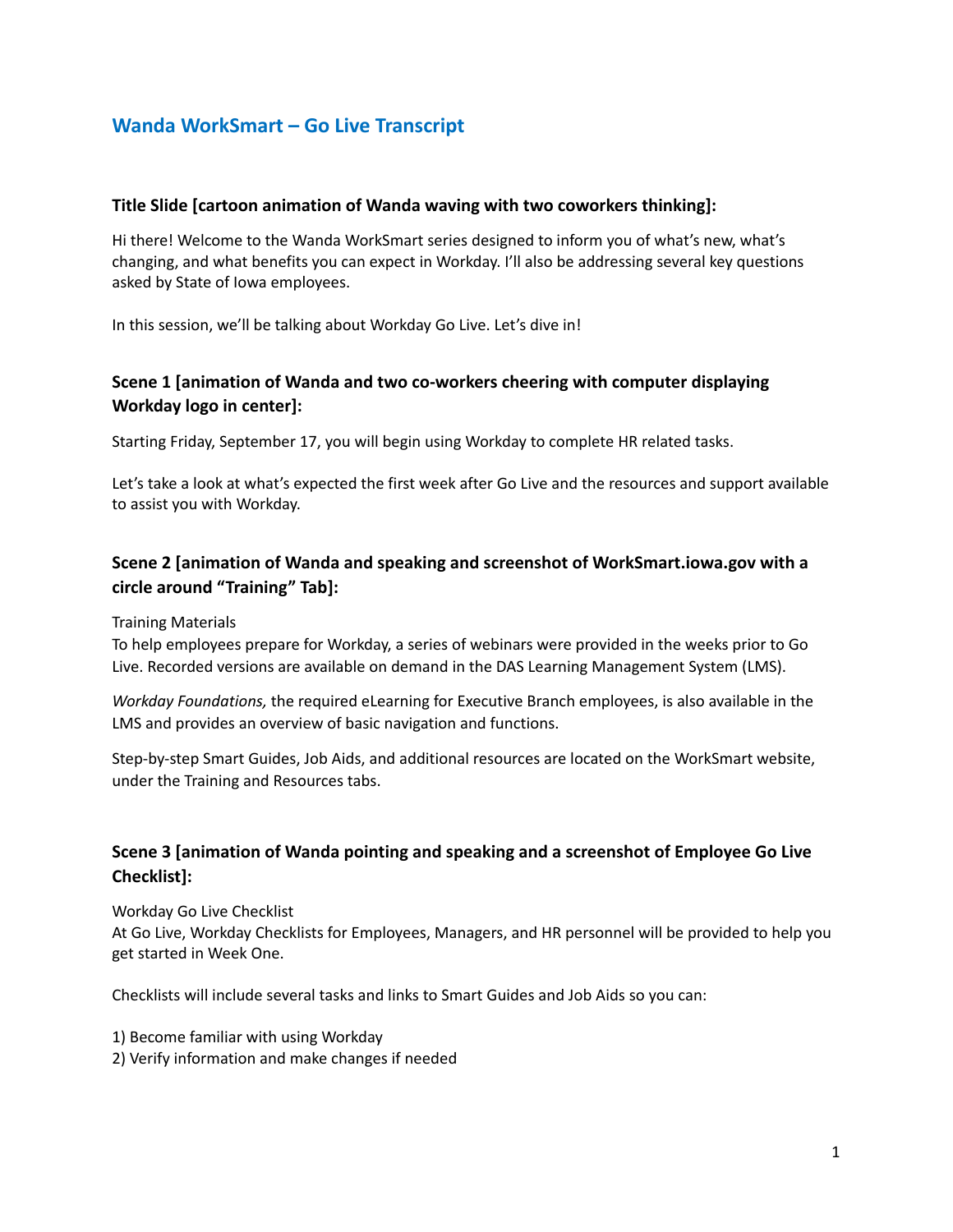### **Scene 4 [animation of Wanda pointing and speaking and screenshot of Workday Support Pyramid]:**

Workday Support

For additional assistance and guidance, a Workday Support pyramid has been created.

Online Self Help Tools, including Workday Assistant and Smart Guides, are the first step to answering questions. Many common questions are addressed in FAQs posted on the WorkSmart website.

The next step is agency Change Champions. They are available to provide Workday assistance.

If you still need help, consult your Manager or Supervisor.

Finally, contact the WorkSmart Help Desk to request support: Call: 833-WRK-SMRT (833-975-7678) Submit a ticket: [WorkSmartSupport.iowa.gov](http://worksmartsupport.iowa.gov) Email: [WorkSmartSupport@iowa.gov](mailto:WorkSmartSupport@iowa.gov)

#### **Scene 5 [animation of Wanda sitting in chair typing on laptop]:**

Now, Let's take a look at the Top 5 Workday Go Live questions asked by State of Iowa employees!

#### **Scene 6 [animation of man thinking and Wanda explaining with a computer on a desk]:**

**Question #1:** How do Employees login to Workday?

Employees will be able to access Workday one of three ways: a direct Workday link, a Workday desktop icon, or Okta dashboard (**[login.iowa.gov](http://login.iowa.gov)**). **All require an active Okta account to access Workday.**

Okta is the State of Iowa's security software for accessing multiple State applications with a single password. For more information or assistance visit [okta.iowa.gov](https://okta.iowa.gov/) or contact the OCIO Support Desk at 800-532-1174.

### **Scene 7 [animation of woman sitting at a desk with a computer thinking and Wanda explaining]:**

**Question #2:** When do final timesheets in HRIS need to be approved?

Timesheets for the final pay period in HRIS must be submitted by employees on Thursday, September 16, and approved by managers on Friday, September 17.

#### **Scene 8 [animation of man thinking and Wanda explaining]:**

**Question #3:** Will Open Enrollment and One Gift Campaign elections be completed in Workday?

Yes, the 2022 Open Enrollment and One Gift Campaign will occur in Workday. More information will be